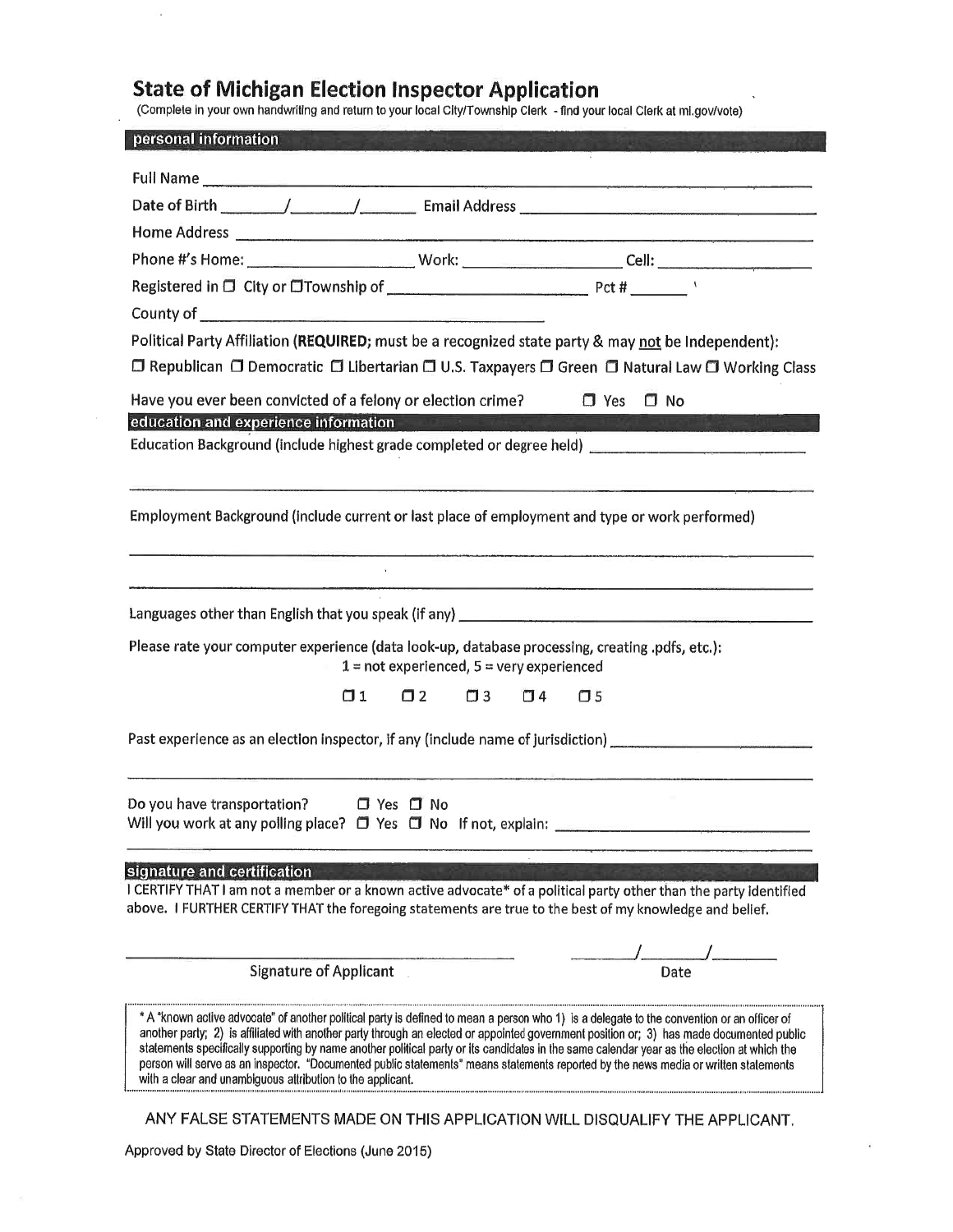

#### **Department of Homeland Security**

U.S. Citizenship and Immigration Services

START HERE: Read instructions carefully before completing this form. The instructions must be available, either in paper or electronically, during completion of this form. Employers are liable for errors in the completion of this form.

ANTI-DISCRIMINATION NOTICE: lt Is Illegal to discriminate against work-authorized individuals. Employers CANNOT specify which document(s) an employee may present to establish employment authorization and identity. The refusal lo hire or continue to employ an individual because the documentation presented has a future expiration date may also constitute illegal discrimination.

**Section 1. Employee Information and Attestation** (Employees must complete and sign Section 1 of Form I-9 no later than the **first day of employment,** but not before accepting a job offer.)

| and we have a second to the control of the second second and the control of the control of the control of the control of the control of the control of the control of the control of the control of the control of the control |                             |                         |                             |                                  |                |  |                                |                                    |
|--------------------------------------------------------------------------------------------------------------------------------------------------------------------------------------------------------------------------------|-----------------------------|-------------------------|-----------------------------|----------------------------------|----------------|--|--------------------------------|------------------------------------|
| Last Name (Family Name)                                                                                                                                                                                                        |                             | First Name (Given Name) |                             |                                  | Middle Initial |  | Other Last Names Used (if any) |                                    |
| Address (Street Number and Name)                                                                                                                                                                                               |                             |                         | City or Town<br>Apt. Number |                                  |                |  | <b>State</b>                   | ZIP Code                           |
| Date of Birth (mm/dd/yyyy)                                                                                                                                                                                                     | U.S. Social Security Number |                         |                             | <b>Employee's E-mail Address</b> |                |  |                                | <b>Employee's Telephone Number</b> |

I **am aware that federal law provides for imprisonment and/or fines for false statements or use of false documents in connection with the completion of this form.** 

#### I **attest, under penalty of perjury, that** I **am (check one of the following boxes);**

| 1. A citizen of the United States                                                                                                                                                                                                                                                                                                                                                                                                                   |  |                           |                           |                            |  |  |  |
|-----------------------------------------------------------------------------------------------------------------------------------------------------------------------------------------------------------------------------------------------------------------------------------------------------------------------------------------------------------------------------------------------------------------------------------------------------|--|---------------------------|---------------------------|----------------------------|--|--|--|
| 2. A noncitizen national of the United States (See instructions)                                                                                                                                                                                                                                                                                                                                                                                    |  |                           |                           |                            |  |  |  |
| 3. A lawful permanent resident (Alien Registration Number/USCIS Number):                                                                                                                                                                                                                                                                                                                                                                            |  |                           |                           |                            |  |  |  |
| 4. An alien authorized to work until (expiration date, if applicable, mm/dd/yyyy):<br>Some aliens may write "N/A" in the expiration date field. (See instructions)                                                                                                                                                                                                                                                                                  |  |                           |                           | OR Code - Section 1        |  |  |  |
| Aliens authorized to work must provide only one of the following document numbers to complete Form I-9:<br>An Alien Registration Number/USCIS Number OR Form I-94 Admission Number OR Foreign Passport Number.                                                                                                                                                                                                                                      |  |                           |                           | Do Not Write In This Space |  |  |  |
| 1. Alien Registration Number/USCIS Number:<br><b>OR</b><br>2. Form I-94 Admission Number:<br><b>OR</b><br>3. Foreign Passport Number:<br>Country of Issuance:                                                                                                                                                                                                                                                                                       |  |                           |                           |                            |  |  |  |
| <b>Signature of Employee</b>                                                                                                                                                                                                                                                                                                                                                                                                                        |  | Today's Date (mm/dd/yyyy) |                           |                            |  |  |  |
| Preparer and/or Translator Certification (check one):<br>I did not use a preparer or translator.<br>A preparer(s) and/or translator(s) assisted the employee in completing Section 1.<br>(Fields below must be completed and signed when preparers and/or translators assist an employee in completing Section 1.)<br>attest, under penalty of perjury, that I have assisted in the completion of Section 1 of this form and that to the best of my |  |                           |                           |                            |  |  |  |
|                                                                                                                                                                                                                                                                                                                                                                                                                                                     |  |                           |                           |                            |  |  |  |
| knowledge the information is true and correct.<br>Signature of Preparer or Translator                                                                                                                                                                                                                                                                                                                                                               |  |                           | Today's Date (mm/dd/yyyy) |                            |  |  |  |
| Last Name (Family Name)                                                                                                                                                                                                                                                                                                                                                                                                                             |  | First Name (Given Name)   |                           |                            |  |  |  |

**STOP**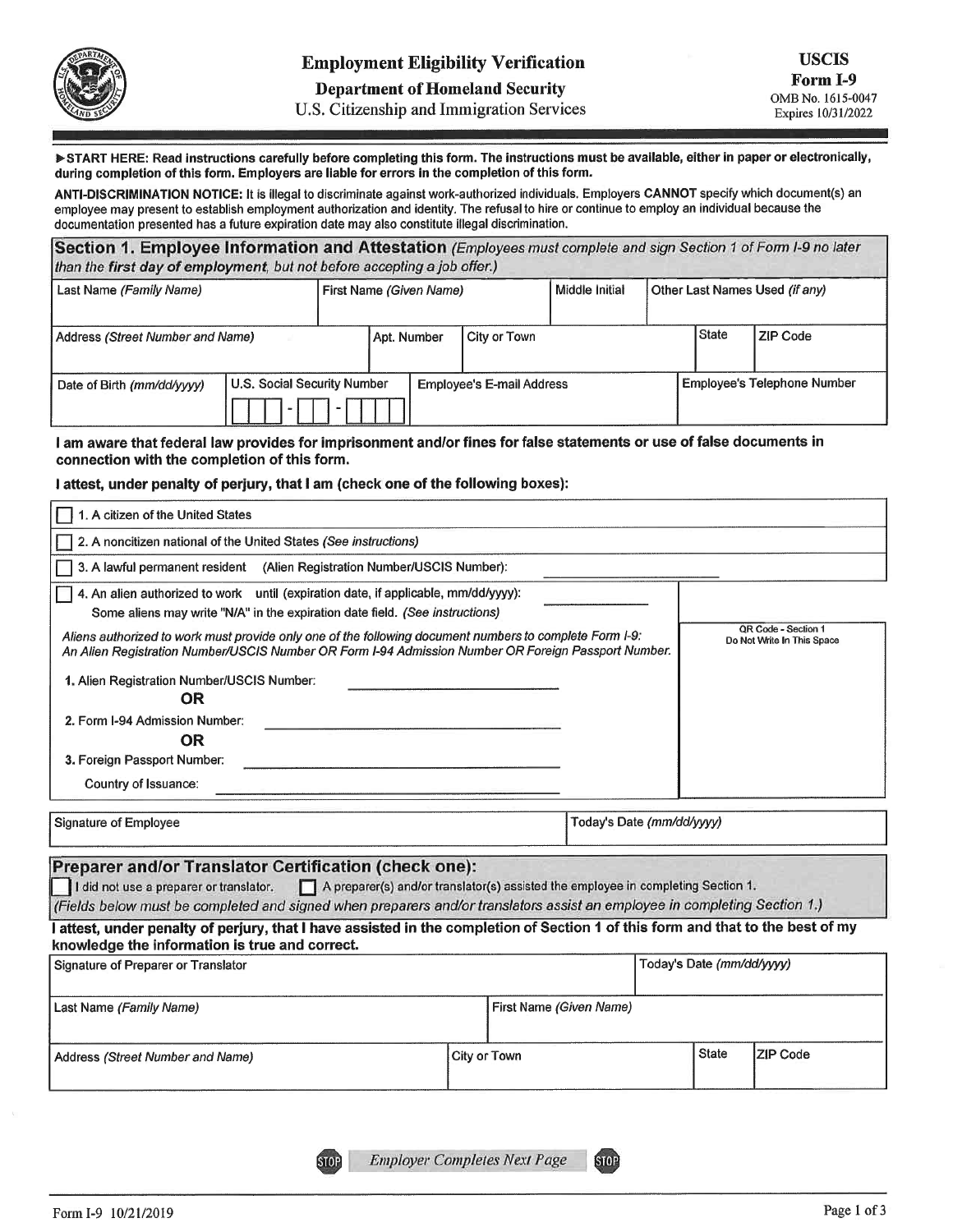

## **Employment Eligibility Verification**

### **Department of Homeland Security**

U.S. Citizenship and Immigration Services

#### Section 2. Employer or Authorized Representative Review and Verification (Employers or their authorized representative must complete and sign Section 2 within 3 business days of the employee's first day of employment. You must physically examine one document from List A OR a combination of one document from List B and one document from List C as listed on the "Lists of Acceptable Documents.") **Citizenship/Immigration Status** Last Name (Family Name) First Name (Given Name)  $M.L$ **Employee Info from Section 1 AND List C** List A  $\overline{\text{OR}}$ **List B**

| <b>Identity and Employment Authorization</b> | <b>Identity</b>                       | <b>Employment Authorization</b>                        |
|----------------------------------------------|---------------------------------------|--------------------------------------------------------|
| <b>Document Title</b>                        | Document Title                        | <b>Document Title</b>                                  |
| <b>Issuing Authority</b>                     | <b>Issuing Authority</b>              | <b>Issuing Authority</b>                               |
| <b>Document Number</b>                       | <b>Document Number</b>                | <b>Document Number</b>                                 |
| Expiration Date (if any) (mm/dd/yyyy)        | Expiration Date (if any) (mm/dd/yyyy) | Expiration Date (if any) (mm/dd/yyyy)                  |
| Document Title                               |                                       |                                                        |
| <b>Issuing Authority</b>                     | Additional Information                | QR Code - Sections 2 & 3<br>Do Not Write In This Space |
| Document Number                              |                                       | $\Rightarrow$                                          |
| Expiration Date (if any) (mm/dd/yyyy)        |                                       |                                                        |
| <b>Document Title</b>                        |                                       |                                                        |
| <b>Issuing Authority</b>                     |                                       |                                                        |
| Document Number                              |                                       |                                                        |
| Expiration Date (if any) (mm/dd/yyyy)        |                                       |                                                        |

Certification: I attest, under penalty of perjury, that (1) I have examined the document(s) presented by the above-named employee, (2) the above-listed document(s) appear to be genuine and to relate to the employee named, and (3) to the best of my knowledge the employee is authorized to work in the United States.

| The employee's first day of employment (mm/dd/yyyy):                                                                                                                                                                                                              |  |                                           |                                                     | (See instructions for exemptions) |  |                    |                                                                                    |                                       |                                               |  |
|-------------------------------------------------------------------------------------------------------------------------------------------------------------------------------------------------------------------------------------------------------------------|--|-------------------------------------------|-----------------------------------------------------|-----------------------------------|--|--------------------|------------------------------------------------------------------------------------|---------------------------------------|-----------------------------------------------|--|
| Signature of Employer or Authorized Representative                                                                                                                                                                                                                |  |                                           |                                                     | Today's Date (mm/dd/yyyy)         |  |                    | Title of Employer or Authorized Representative                                     |                                       |                                               |  |
| Last Name of Employer or Authorized Representative                                                                                                                                                                                                                |  |                                           | First Name of Employer or Authorized Representative |                                   |  |                    | <b>Employer's Business or Organization Name</b><br><b>City of Farmington Hills</b> |                                       |                                               |  |
| City or Town<br>Employer's Business or Organization Address (Street Number and Name)<br><b>Farmington Hills</b><br>31555 W. Eleven Mile Road                                                                                                                      |  |                                           |                                                     |                                   |  | <b>State</b><br>MI | <b>ZIP Code</b><br>48336                                                           |                                       |                                               |  |
| Section 3. Reverification and Rehires (To be completed and signed by employer or authorized representative.)                                                                                                                                                      |  |                                           |                                                     |                                   |  |                    |                                                                                    |                                       |                                               |  |
| A. New Name (if applicable)                                                                                                                                                                                                                                       |  |                                           |                                                     |                                   |  |                    | B. Date of Rehire (if applicable)                                                  |                                       |                                               |  |
| Last Name (Family Name)                                                                                                                                                                                                                                           |  | Middle Initial<br>First Name (Given Name) |                                                     |                                   |  | Date (mm/dd/yyyy)  |                                                                                    |                                       |                                               |  |
| C. If the employee's previous grant of employment authorization has expired, provide the information for the document or receipt that establishes<br>continuing employment authorization in the space provided below.                                             |  |                                           |                                                     |                                   |  |                    |                                                                                    |                                       |                                               |  |
| Document Title                                                                                                                                                                                                                                                    |  |                                           |                                                     | <b>Document Number</b>            |  |                    |                                                                                    | Expiration Date (if any) (mm/dd/yyyy) |                                               |  |
| attest, under penalty of perjury, that to the best of my knowledge, this employee is authorized to work in the United States, and if<br>the employee presented document(s), the document(s) I have examined appear to be genuine and to relate to the individual. |  |                                           |                                                     |                                   |  |                    |                                                                                    |                                       |                                               |  |
| Signature of Employer or Authorized Representative<br>Today's Date (mm/dd/yyyy)                                                                                                                                                                                   |  |                                           |                                                     |                                   |  |                    |                                                                                    |                                       | Name of Employer or Authorized Representative |  |